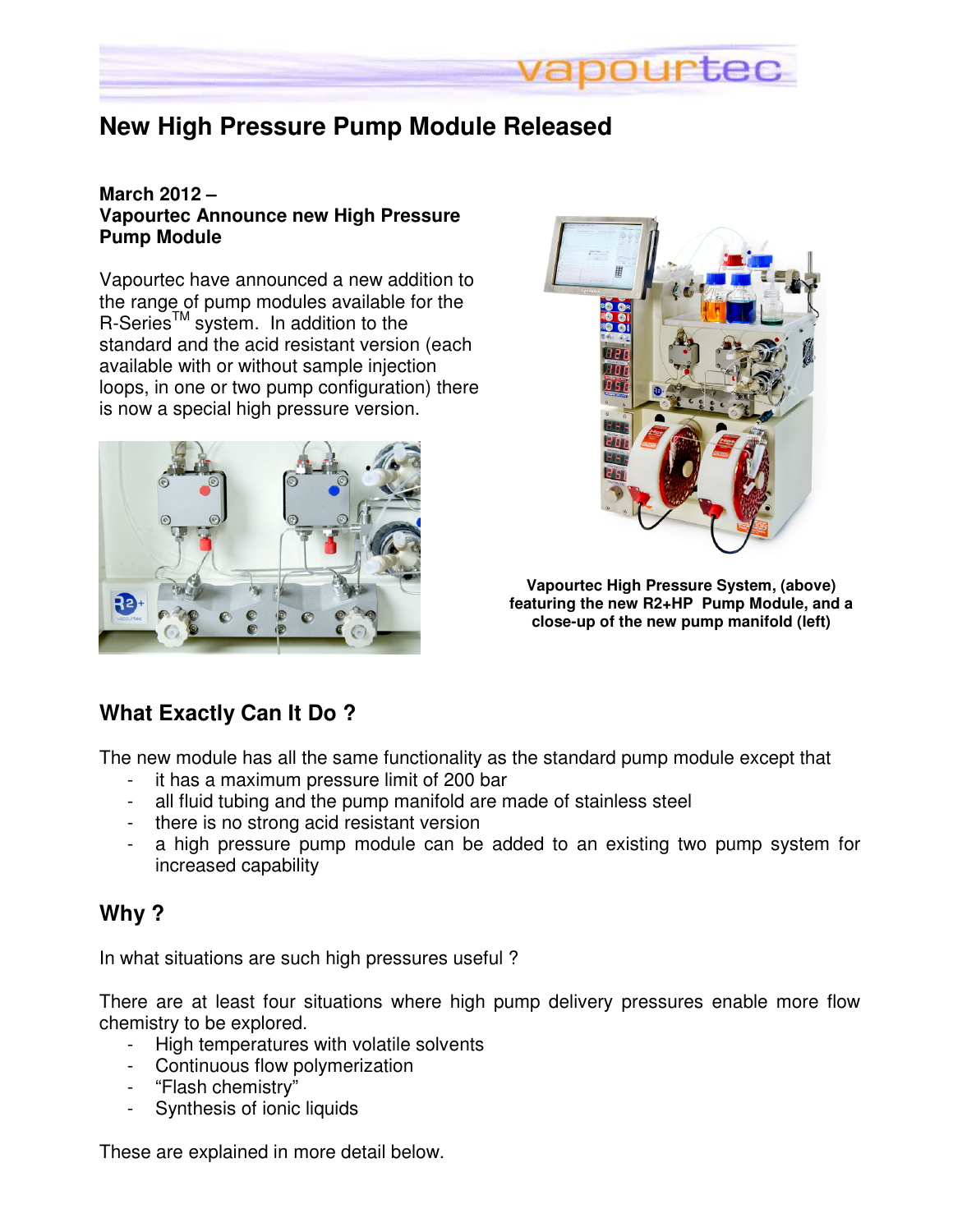

### Volatile Solvents / High Temperatures

There are several situations where either volatile solvents, volatile reagents or dissolved gases are involved, and the permissible temperature is effectively limited by the available pressure. In these instances, a higher pressure capability permits the user to make the most of the available temperature capability.

For example

- Dichloromethane at  $250^{\circ}$ C requires  $> 79$  bar to prevent it from boiling in the reactor
- Ethanol at  $250^{\circ}$ C requires  $> 66$  bar to prevent it from boiling

Vapourtec offer a free chart showing what pressure is required for each solvent to ensure that it does not boil at a particular temperature. It can be found at :

http://www.vapourtec.co.uk/bpchart

#### Continuous Flow Polymerization

In recent years, scientists in the field of "living" polymerization have demonstrated continuous flow processes that give great control over the final product. But as polymers form, the viscosity increases, and long residence times are typically required.

The combination of long reactors and high viscosity results in significant back pressures, and in some cases a higher available pump pressure will permit a longer reactor and hence a higher throughput. **RAFT polymerization in flow, from recent paper** 



**http://dx.doi.org/10.1021/op1003314**

More information at

http://www.vapourtec.co.uk/applications/polymerization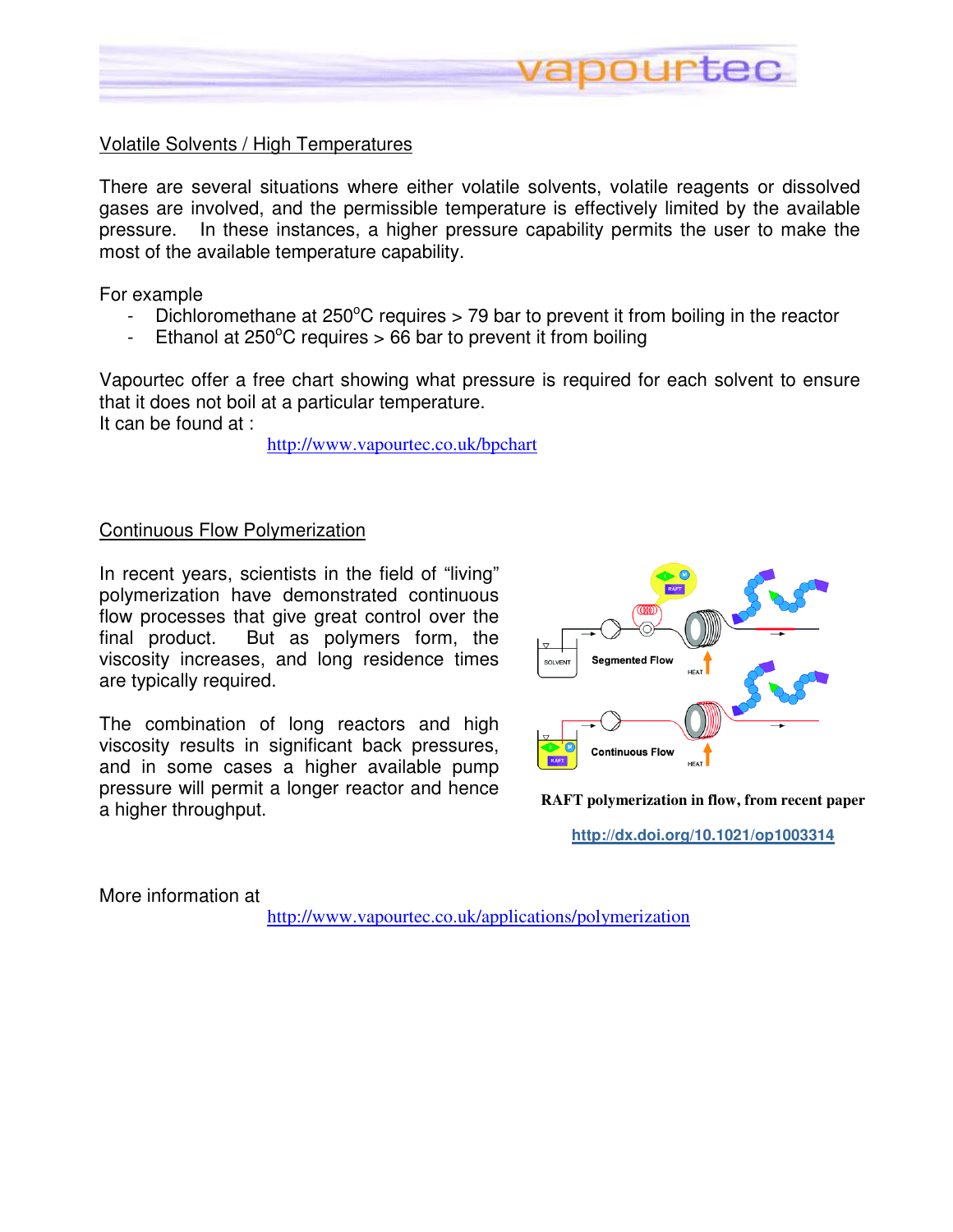

### Very Fast Reactions

This area has become known as "flash chemistry", and involves reactions that may require residence times of the order of seconds. Often such reactions are significantly exothermic, and it is necessary to ensure rapid mixing or else the extent of the mixing becomes a key reaction parameter that does not scale well.

When a fast reaction is exothermic, it may not be sufficient to rely on the relatively thick wall of a glass chip to transport heat away, otherwise significant temperature spikes can occur. In these cases, the optimum reactor may be a stainless steel capillary, which offers

- excellent heat transfer
- better diffusion mixing (small radial distances) resulting in reduced overall axial dispersion and lower deviation in residence times

However, stainless steel capillary reactors generate more back pressure than larger bore tubing or chip type mixers and as a result, higher pump pressures are required.

For an analysis of mixing, dispersion and the effects of varying reactor cross sections, see the following paper:

#### **Mixing and Dispersion in Small-Scale Flow Systems**

Kevin D. Nagy, Klavs F. Jensen, Bo Shen, Timothy F. Jamison Novartis-MIT Center for Continuous Manufacturing, MIT, USA http://dx.doi.org/10.1021/op200349f

The graph (right) shows typical back pressure from a 0.25mm (0.01") bore stainless steel capillary reactor.

1m of this tube gives a 50µl reactor volume.

In a reactor of this size, a 1ml/min flow rate equates to a 3 second reactor residence time.

It is therefore clear that at greater flow rates (and hence with longer reactors) the pressure required will be significant.

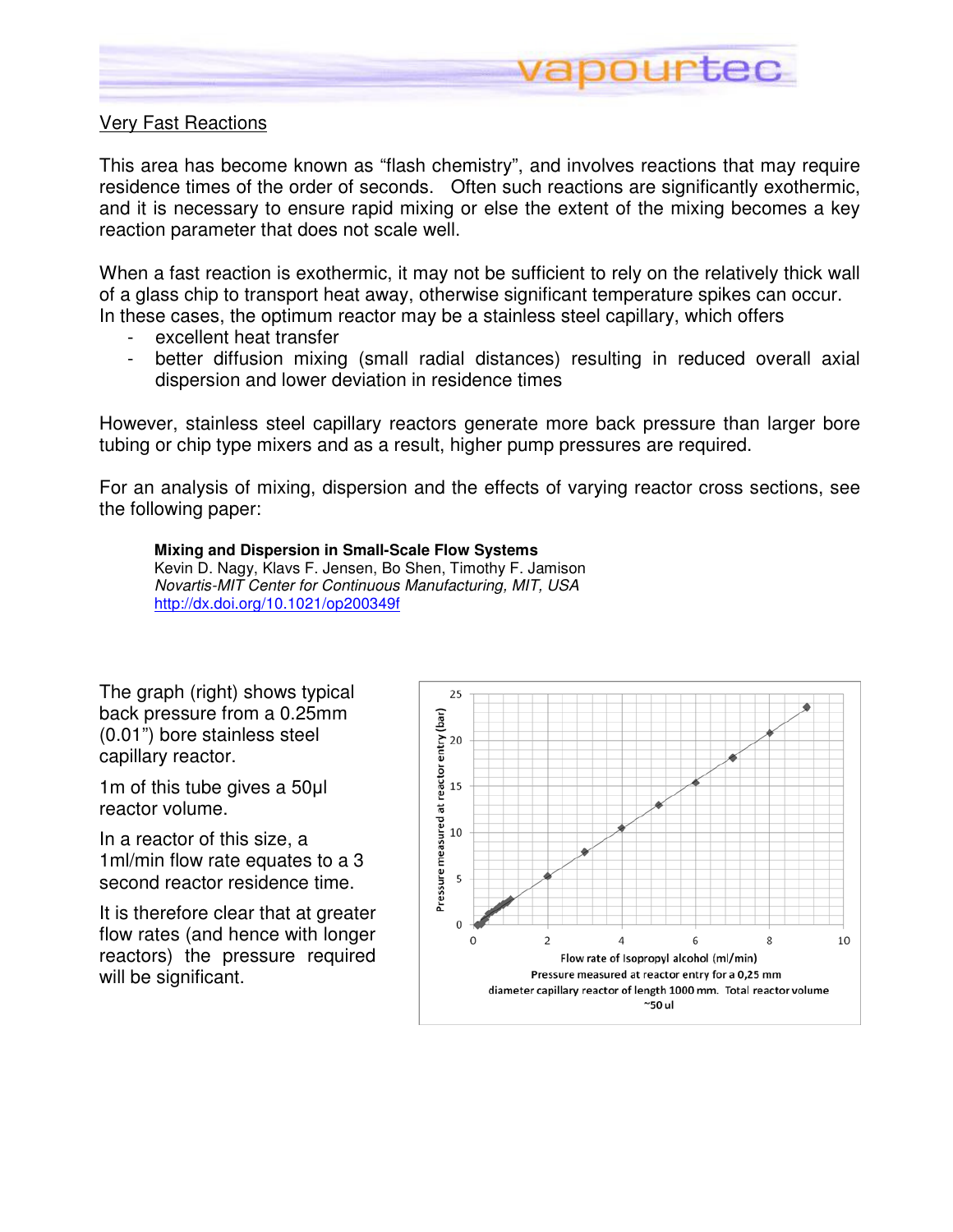

### Synthesis of Ionic Liquids

There is a growing interest in the use of ionic liquids (ILs). These can exhibit a wide range of tunable solvating properties, depending on the components used in their synthesis, and have been termed "designer solvents". Their negligible vapour pressure and their ability to be re-used has made ILs of great interest in the push for "greener" chemical processes.

ILs are expensive, however, mostly because of the challenges of the synthesis route. As the initial synthesis step can be highly exothermic, the process is often carried out at very low temperatures (to slow the reaction) and with some dilution solvent. (Purity is key, and any hotspots in the reaction vessel may compromise this). The upshot of these constraints is that reaction times may be as much as 24 hrs and a solvent removal step is inevitable afterwards. This contributes to the high cost.

Synthesis in flow, however, offers a very different scenario. In a flow system with good heat transfer and active heat removal, it is possible to run IL synthesis with neat reagents at higher temperatures. This speeds the reaction, giving residence times of perhaps 10-30 minutes, there is no solvent removal required afterwards, and consistent temperature conditions across all the output result in a high purity.

More information (including an application note) at

#### http://www.vapourtec.co.uk/ionicliquids

There is another important property of ILs to consider, however. They often exhibit high viscosity, so during IL synthesis, the viscosity will change throughout the reactor. The graph below shows the change in back pressure measured on entry to a single reactor during IL synthesis when the system switches from solvent to reagents and back.

It can be seen that a pump capable of delivering over 25 bar is required in this example.



For this reason, a capability for high pump pressure is useful if IL's are to be synthesized at higher throughputs, (ie with longer reactors).